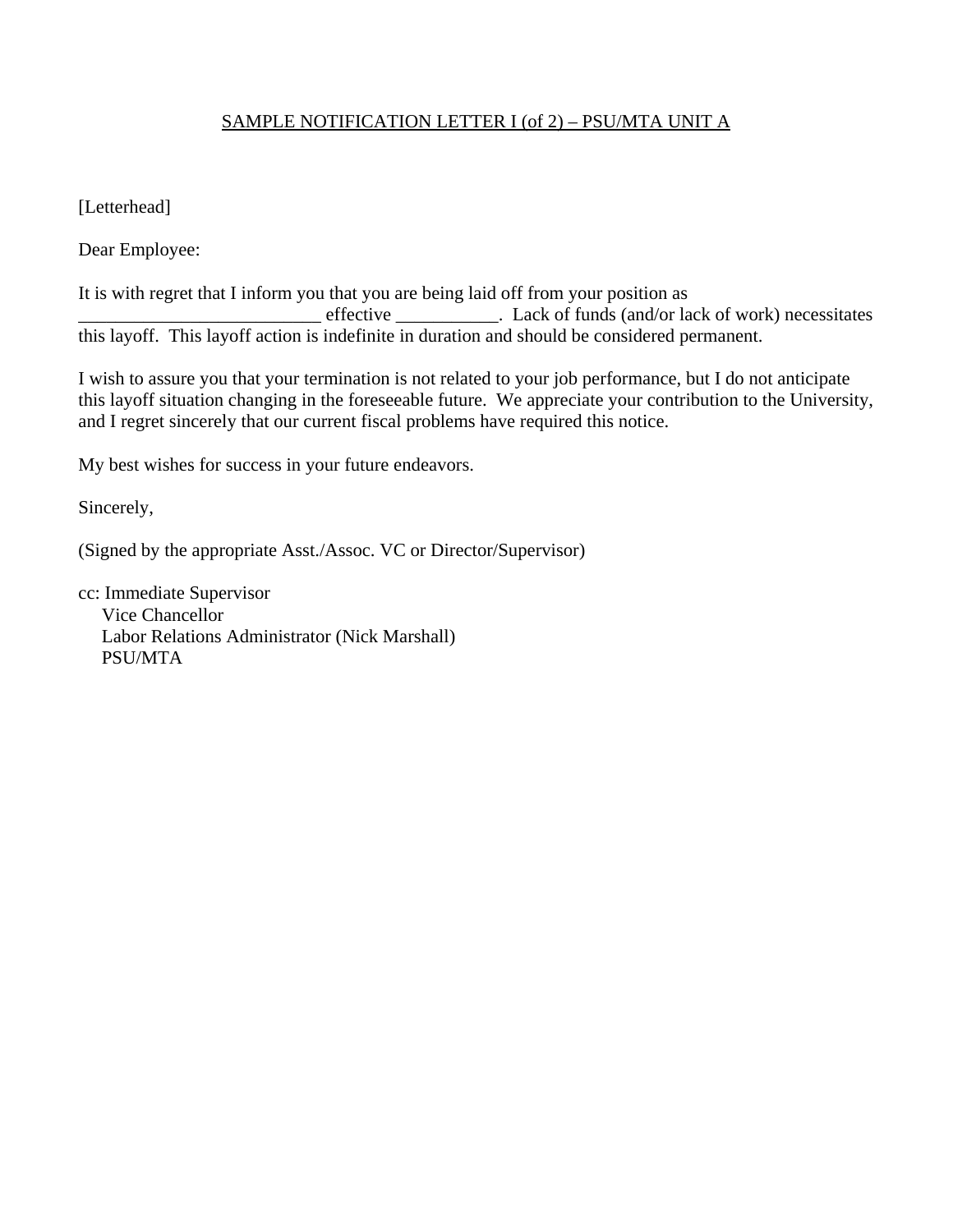## SAMPLE NOTIFICATION LETTER II (of 2) – PSU/MTA UNIT A

[Letterhead]

Dear Employee:

I am writing this letter to assure you that your termination is in no way related to your performance as a member of the University community. Your termination results from a layoff necessitated by (lack of work and/or) lack of funds. It is a step that we have taken with regret.

Sincerely,

(Same as per Letter I)

cc: (same as per Letter I)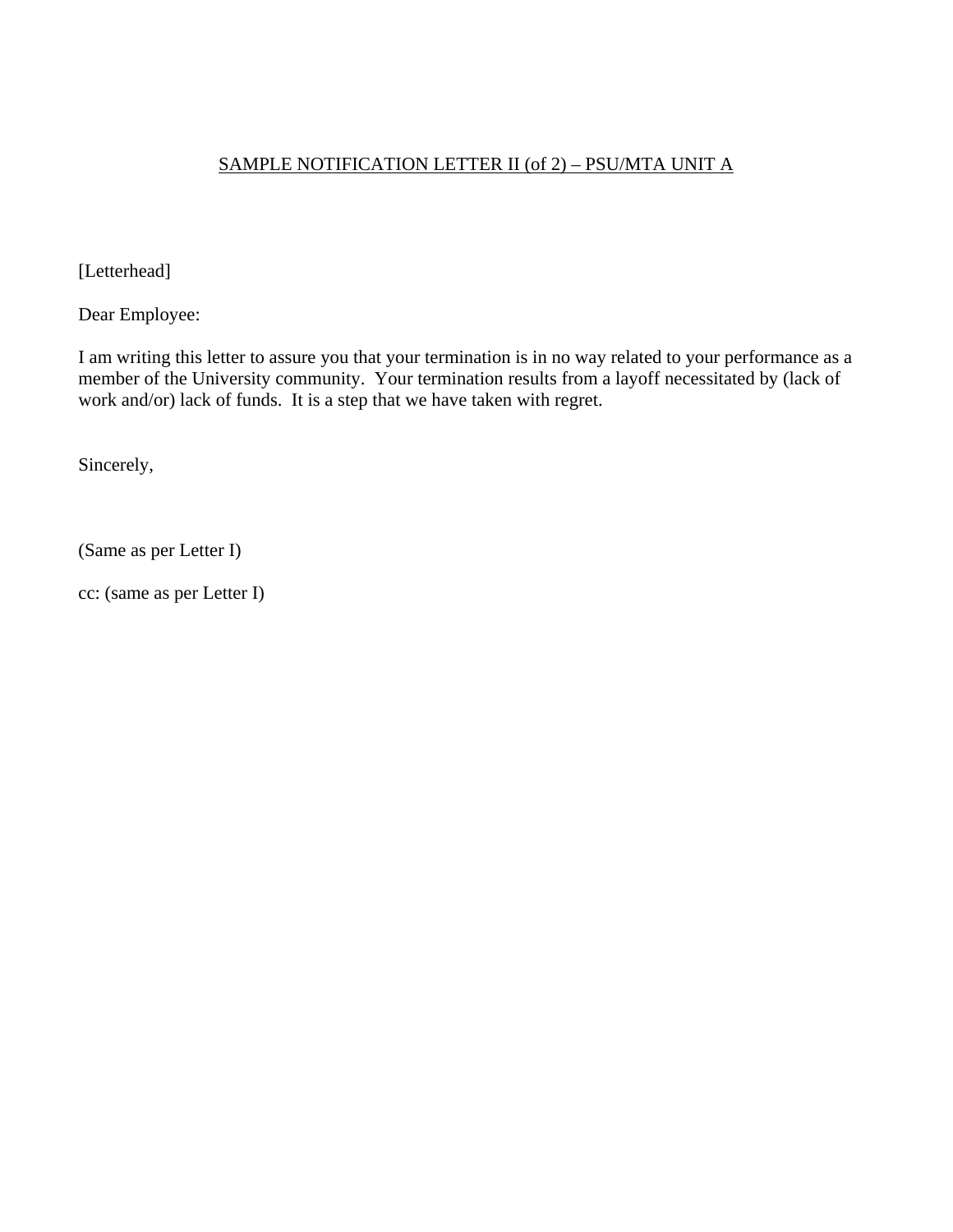## SAMPLE NOTIFICATION LETTER – AFSCME

[Letterhead]

Dear Employee:

It is with regret that I inform you that you are being laid off from your position as

\_\_\_\_\_\_\_\_\_\_\_\_\_\_\_\_\_\_\_\_\_ effective\_\_\_\_\_\_\_\_\_\_. Lack of funds (and/or lack of work) necessitates this layoff.

Under the terms of the collective bargaining agreement between the University and AFSCME you may be eligible for certain rights. Please contact your union representative to discuss this matter.

I am deeply sorry that circumstances have made this layoff notice necessary. On behalf of (Division) I want to thank you for the service you have rendered and express our hope for your continued success.

Sincerely,

(Signed by Dept. Head/Supervisor/Employer)

cc: Division Head Nicholas Marshall Administrative Officer/Personnel Coord.